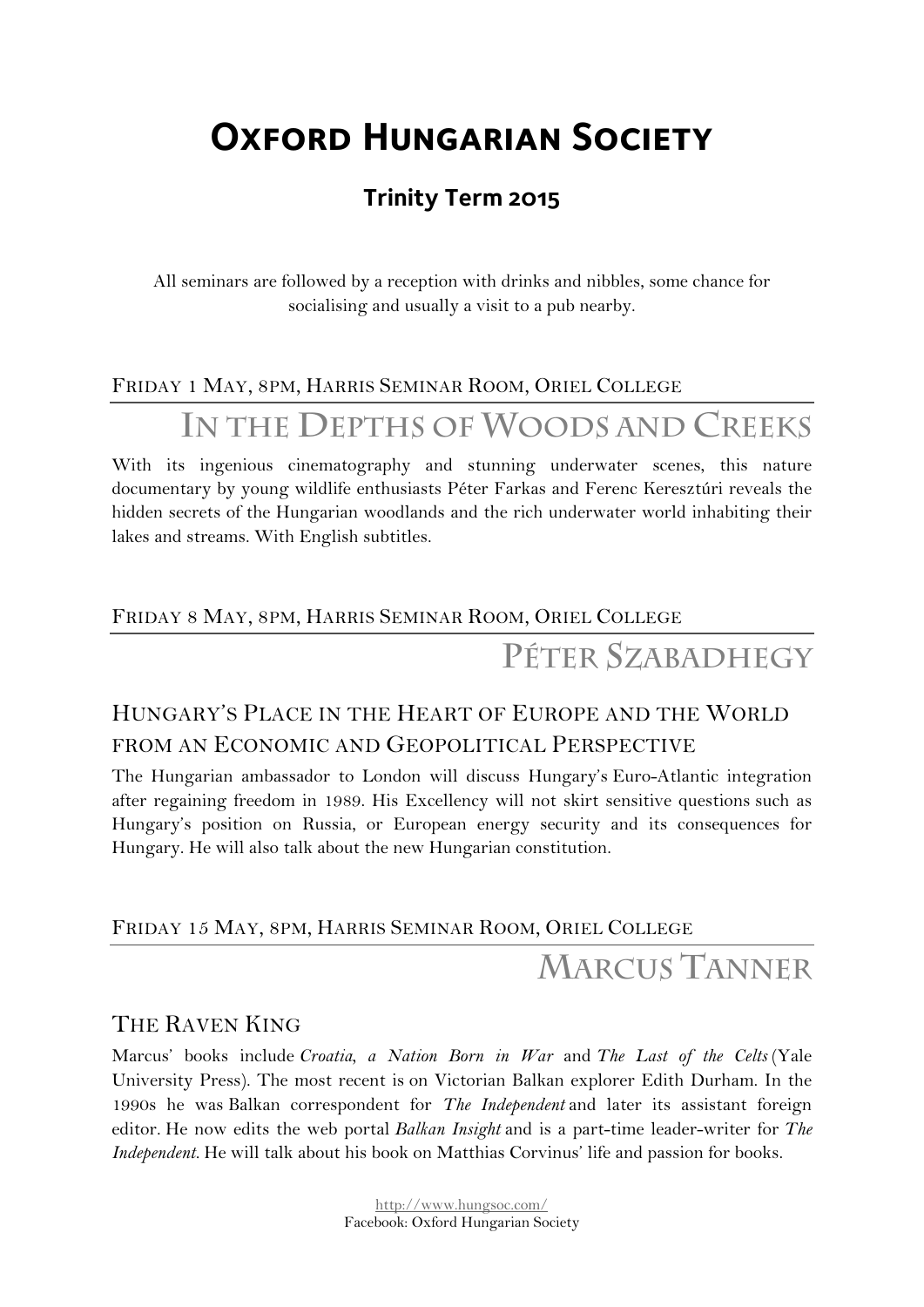### TUESDAY 19 MAY, 7PM, WOLFSON COLLEGE AUDITORIUM

## **LANNER QUARTET**

#### MUSICAL TREAT

The Lanner Quartet welcomes you with music of the highest standard as well as with gastronomic delicacies. Apart from a glass of Hungarian wine, the menu for the concert includes pieces by Franz Schubert, Joseph Lanner, Charles Gounod, Leopold Godowsky, Isaac Albeniz and Richard Strauss. The Quartet are all permanent and guest members of the Budapest Festival Orchestra. The event is free of charge (we welcome donations to support the Quartet's work), but please register at www.hungsoc.com.

### THURSDAY 21 MAY, 5PM WEISKRANTZ ROOM, DEPARTMENT OF EXPERIMENTAL PSYCHOLOGY

# **ÁDÁM DIVÁK AND TAMÁS NAGY FROM SYNETIQ LTD.**

#### CALCULATING EMOTIONS - CROWDSOURCED NEUROMARKETING

Ádám Divák (CTO) and Tamás Nagy (lead researcher) will talk about Synetiq, a Hungarian start-up providing neuromarketing research and emotional insights for media companies. They will show how biometric sensory information is turned into recommendations for films and TV adverts, how infostructure allows real-time monitoring of affective reactions, and how they integrate data recording with processing and analysis. This event is coorganized with the Psychology and Neuroscience Applications Society.

#### FRIDAY 29 MAY, 8PM, HARRIS SEMINAR ROOM, ORIEL COLLEGE

# **GÁBOR HALÁSZ AND TAMÁS SZIGETI**

#### YOUNG RESEARCHERS AT OXFORD

Gábor, a D.Phil student in Theoretical Physics, will introduce us to magnetism, superconductivity, and other exotic properties of solid-state materials. Tamás, a D.Phil student in Law, will talk about his research investigating whether extremist politicians and parties have a right to be intolerant in democracies that cherish tolerance and pluralism.